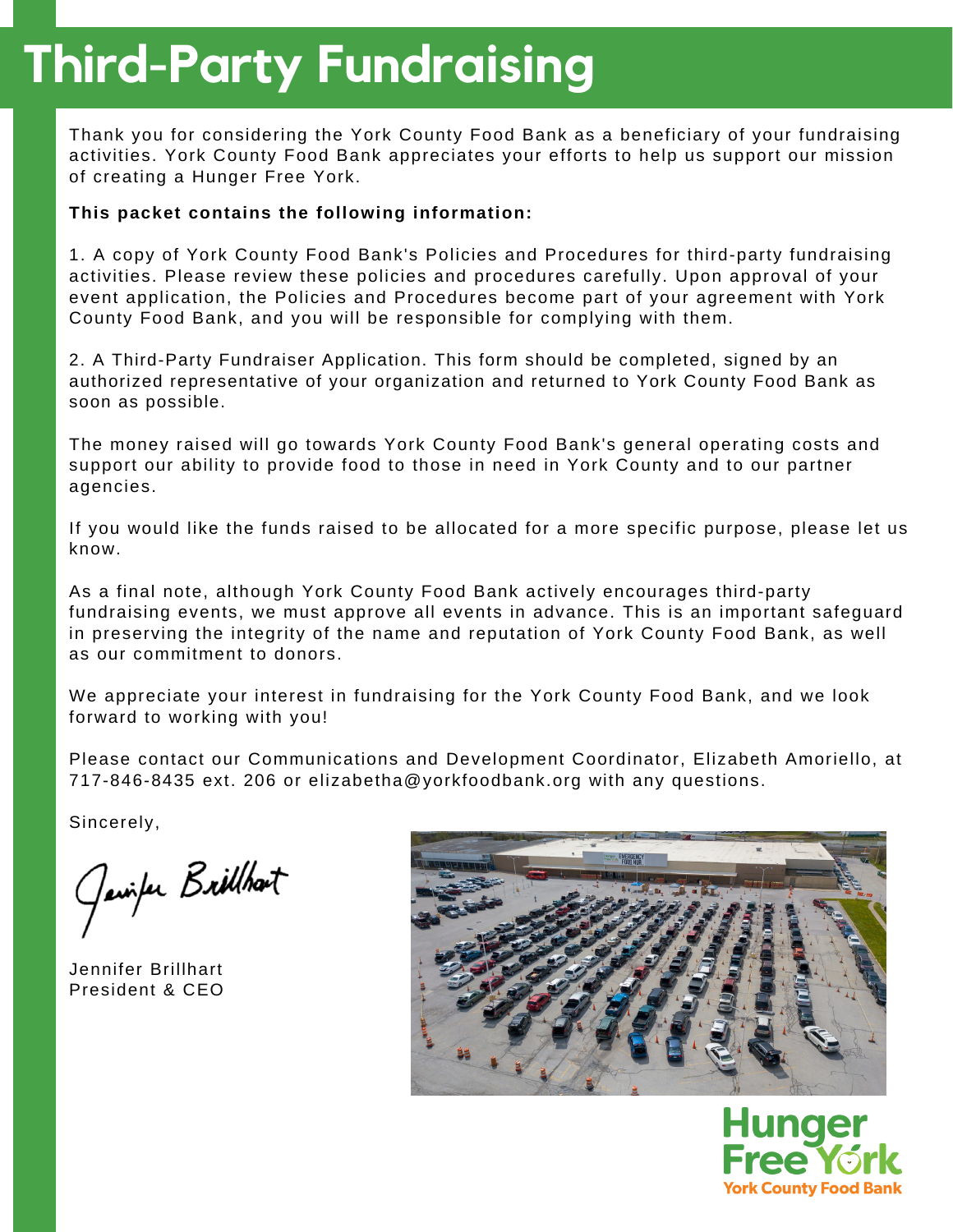# **Policies & Procedures**

1. For purposes of these Policies and Procedures, "you" means the organization, group or individual sponsoring or holding the event. "YCFB," "we," or "our" means York County Food Bank.

2. Events should complement the mission and image of YCFB. Companies that conflict with the mission or values of YCFB may not be sponsors. We discourage sponsorship by tobacco and firearms companies or other companies with products that do not support the health and well-being of children.

3. Your organization cannot state or imply that it is an agent, subsidiary, or partner or that it holds any other business relationship with YCFB.

4. You may not use the YCFB name or logo or otherwise indicate to the public that an event is being held for the benefit of YCFB without the prior express written consent of an authorized representative of YCFB. You may not make public announcements or promote the event until you receive written approval from YCFB of your third-party fundraiser application.

5. Publicity for your event may not imply that the event is sponsored or co-sponsored by YCFB or that YCFB is involved as anything but the beneficiary. YCFB may only be identified as the beneficiary of the event. For example, you should not call an event "The YCFB Walka-Thon." Your event should be promoted as the "Walk-a-thon to benefit YCFB."

6. You may not use the logos of YCFB without our written approval. The official logo of YCFB should be appropriately used for your event and may not be altered in any way. Any use of the logo must adhere to established graphic standards which we will provide.

7. YCFB must review and approve in writing all promotional materials including, but not limited to, advertising, letters, brochures, flyers and press releases prior to production or distribution. Proposed materials should be submitted to the Communications and Development Coordinator via email at elizabetha@yorkfoodbank.org.

### **Event Approval**

8. Applications must be completed and submitted to YCFB no less than four weeks prior to the proposed fundraising event. Approval for the event is specific to dates listed on your event application. If you would like to repeat the event, you must submit a new application.

9. YCFB must be notified in writing if there are any significant changes to the event once it has been approved. If circumstances warrant, YCFB may at any time direct you to cancel the event. You must agree to cancel the event, if so directed, and further agree to release YCFB, and its officers, directors and employees from any and all liability in connection with any such action.

10. We have made a commitment to our staff and donors that we do not sell or provide others with our donor and staff mailing lists.

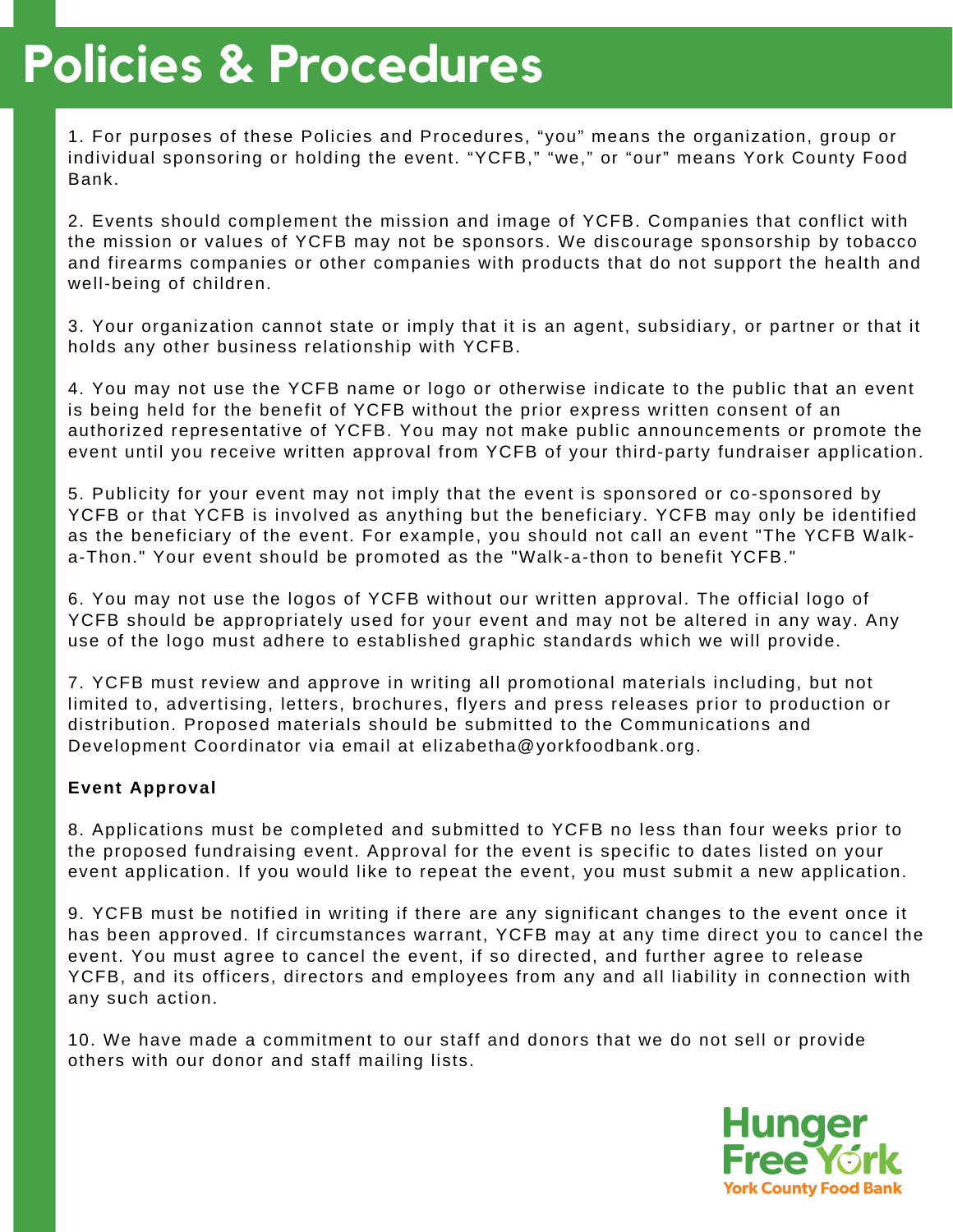## **Policies & Procedures**

11. In order to better coordinate fundraising activities, we ask that you provide us with a list of targeted sponsors for your event, before they are approached. Please remember that many individuals and businesses already support YCFB and may not wish to make additional donations.

12. YCFB is happy to provide brochures, pamphlets and other informational materials, promoting and explaining YCFB's goals and accomplishments. Please let us know your needs in this area as soon as possible so we can try to have sufficient quantities for your event.

13. We reserve the right to observe your event.

### **Financial and Legal Information**

14. In order to provide your donors with important information concerning their contribution, we ask that all promotional materials clearly state the percentage of proceeds (from gross or net proceeds) and/or the portion of the ticket price that will benefit YCFB.

15. You should limit expenses to 50% of the total raised by the event. If event expenses are greater than the money raised, you are responsible for paying those expenses. YCFB will not provide funding or reimbursement of expenses.

16. You may not keep any portion of the proceeds as profit or compensation for organizing the event.

17. Because YCFB is not sponsoring your event, we cannot have event revenues and expenses flow through YCFB's books. Only the net amount (final net proceeds from event) should be processed by YCFB. Similarly, you cannot set up a temporary bank account in YCFB's name. Proceeds should be sent to YCFB no later than 14 days following the event and should be mailed to York County Food Bank, 254 W. Princess St., York, PA 17401.

18. YCFB should receive a complete accounting of all funds collected and expensed related to the event within three weeks following the event. Because of our responsibility as the recipient of community assets, we reserve the right to inspect all event financial records if a question is raised about the event's proceeds.

19. YCFB may receive funds from other similar promotions. Our acceptance of your application creates no exclusive rights for you.

20. You are responsible for obtaining all permits and licenses – especially those for raffles or games of chance. Because state and local governments control all charitable gaming activities, if your event includes a bingo, raffle, 50/50 draw and/or casino type games and activities, you must acquire the proper permit/license from your state or local government office and abide by all rules and regulations pertaining to such gaming activity. YCFB will not take out liquor licenses for third-party events.

21. You agree that you will comply with all state and/or municipal charitable solicitations statutes and/or ordinances which may apply to your event.

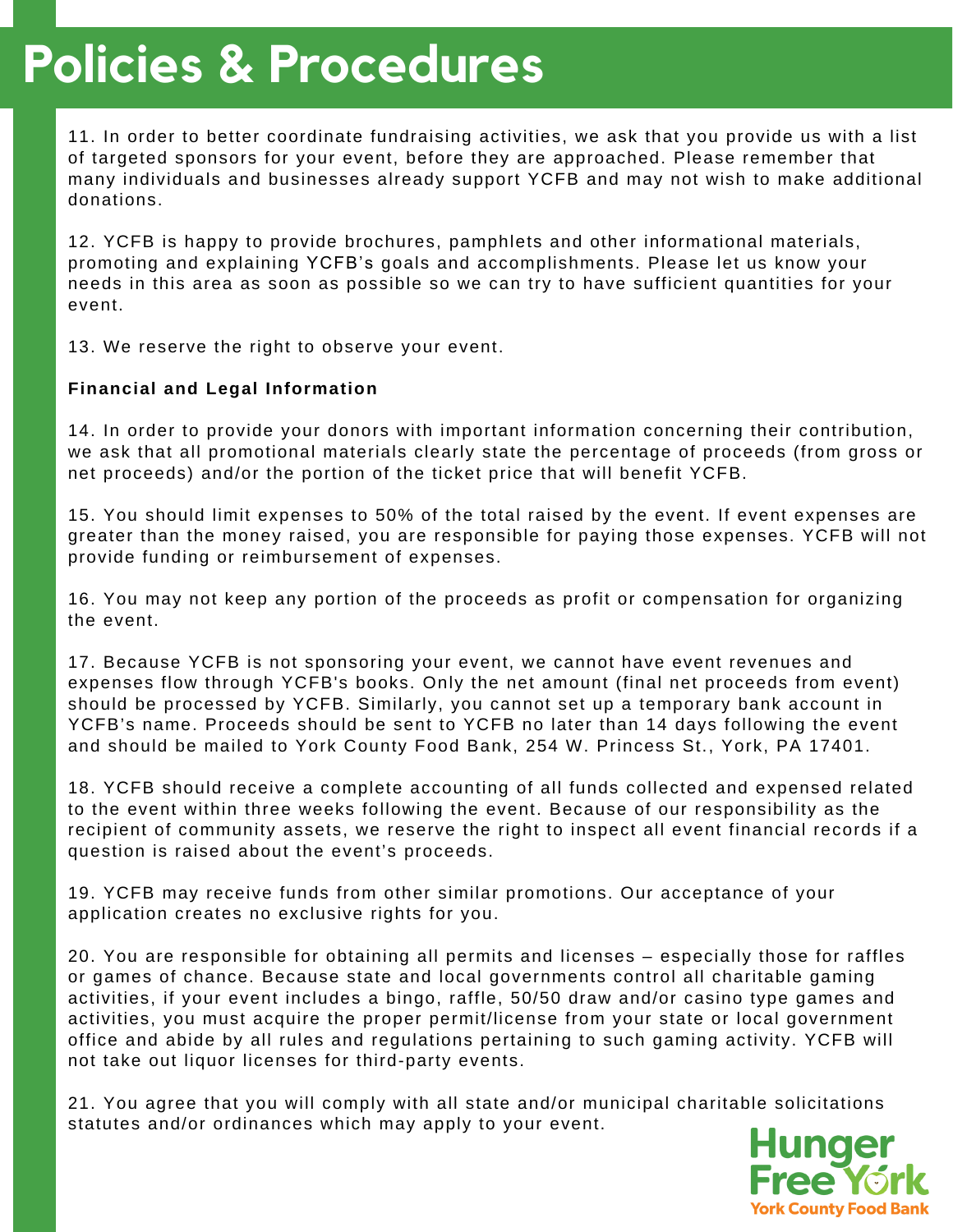### **Policies & Procedures**

22. Events must comply with all federal, state and local laws governing charitable fundraising and gift reporting. All tax-receipting issues must be agreed upon and documented before YCFB approval is given. YCFB may only issue tax receipts for checks made out to "York County Food Bank". If your donors send their contributions directly to YCFB, you must inform YCFB of the value of any goods or services the donor received in return for the contribution. YCFB will issue tax receipts for in-kind donations or event sponsorship agreements if you provide complete information for all applicable donors.

23. You agree that you will not use YCFB's tax exemption in any manner or as part of the promotion of your event, nor will you represent to the public that you enjoy any tax exempt rights or privileges as a result of your role in the event (unless you have separate taxexempt status), nor will you state that any portion of the purchase price for any goods or services at the event is tax deductible for charitable purposes.

24. You must obtain your own liability insurance to cover the event. YCFB will not insure your event and requires that you obtain all insurance including premises liability and worker's compensation. YCFB will not assume any legal or financial liability associated with your event, nor will we indemnify you or any party involved in your event for any damage, expense, or other costs arising or in any manner related to your event. YCFB and all related entities are not liable for any injuries sustained by event volunteers or participants related to your event and cannot assume any type of liability for your event.

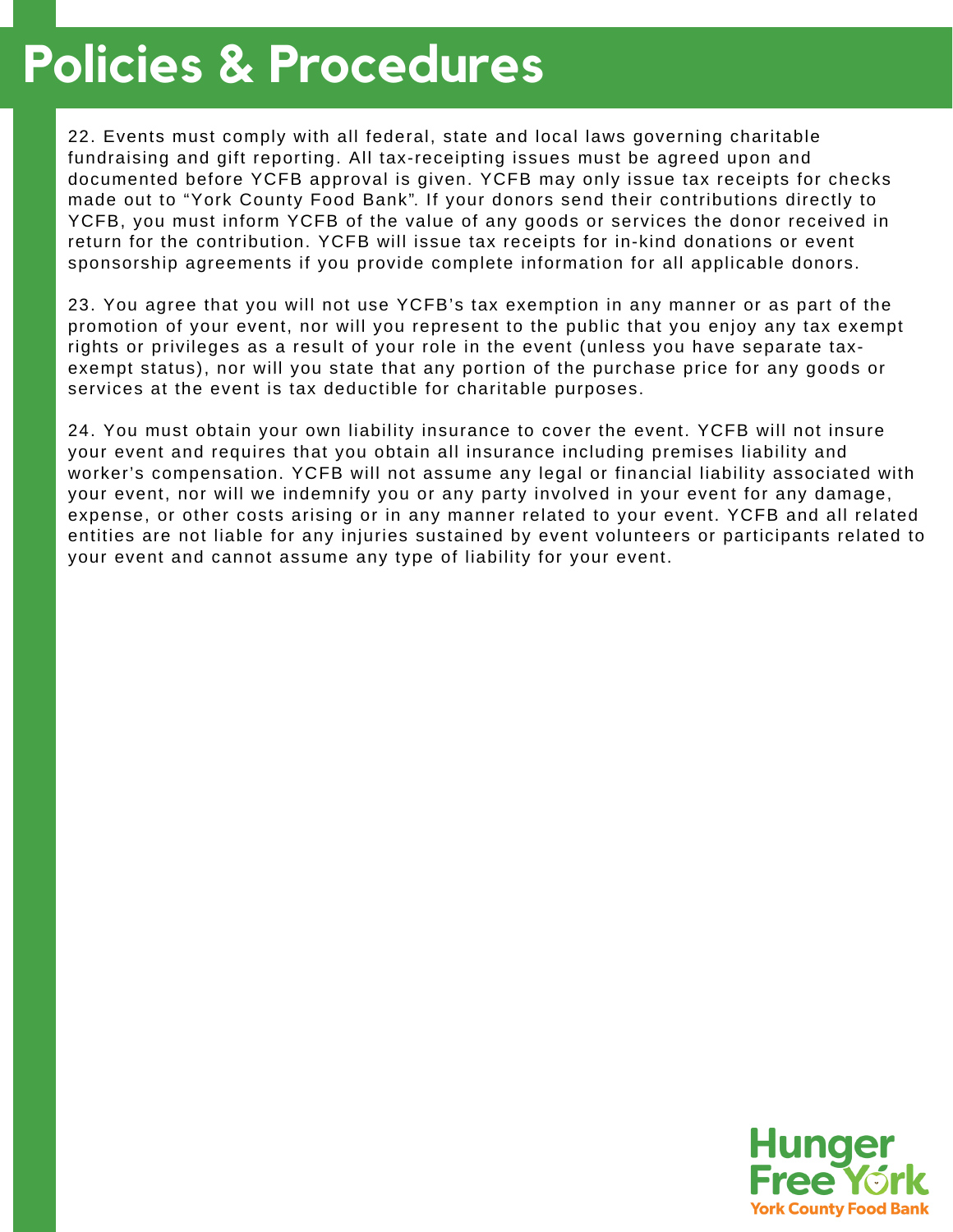# **Application**

| Application Instructions: Please fill out and send the completed form to<br>elizabetha@yorkfoodbank.org or fax to (717) 843-3379. Please allow 5-7 business days for a<br>response. |  |                                                    |
|-------------------------------------------------------------------------------------------------------------------------------------------------------------------------------------|--|----------------------------------------------------|
| 1. Event Organizer Information:                                                                                                                                                     |  |                                                    |
|                                                                                                                                                                                     |  |                                                    |
| Today's Date: _____________________                                                                                                                                                 |  |                                                    |
|                                                                                                                                                                                     |  |                                                    |
| State: _____ Zip: __________                                                                                                                                                        |  |                                                    |
|                                                                                                                                                                                     |  |                                                    |
|                                                                                                                                                                                     |  |                                                    |
|                                                                                                                                                                                     |  |                                                    |
| Is your organization a non-profit (501c3)?: Yes No                                                                                                                                  |  |                                                    |
| 2. Event Information:                                                                                                                                                               |  |                                                    |
|                                                                                                                                                                                     |  |                                                    |
| Projected attendance: ________________________                                                                                                                                      |  |                                                    |
| Is the event: $\Box$ Open to the public $\Box$ By Invitation Ticket Price (if applicable): \$_________                                                                              |  |                                                    |
| Is this, or will this be an annual event benefiting YCFB? $\Box$ Yes $\Box$ No $\Box$ TBD                                                                                           |  |                                                    |
| <b>Description of Event:</b>                                                                                                                                                        |  |                                                    |
|                                                                                                                                                                                     |  |                                                    |
| Location Name: _____________________________ Address: __________________________                                                                                                    |  |                                                    |
| City: ___________________________________ State: __________ Zip:________________                                                                                                    |  |                                                    |
| Event Date: ______________________ Start Time: _________________ End Time: ____________                                                                                             |  |                                                    |
| Are there other beneficiaries of this event? $\square$ Yes $\square$ No                                                                                                             |  |                                                    |
| If yes, name of other organizations:                                                                                                                                                |  |                                                    |
| Percentage to be given to YCFB: _______________________                                                                                                                             |  | <b>Hunger</b><br><b>Free</b><br>York County Food B |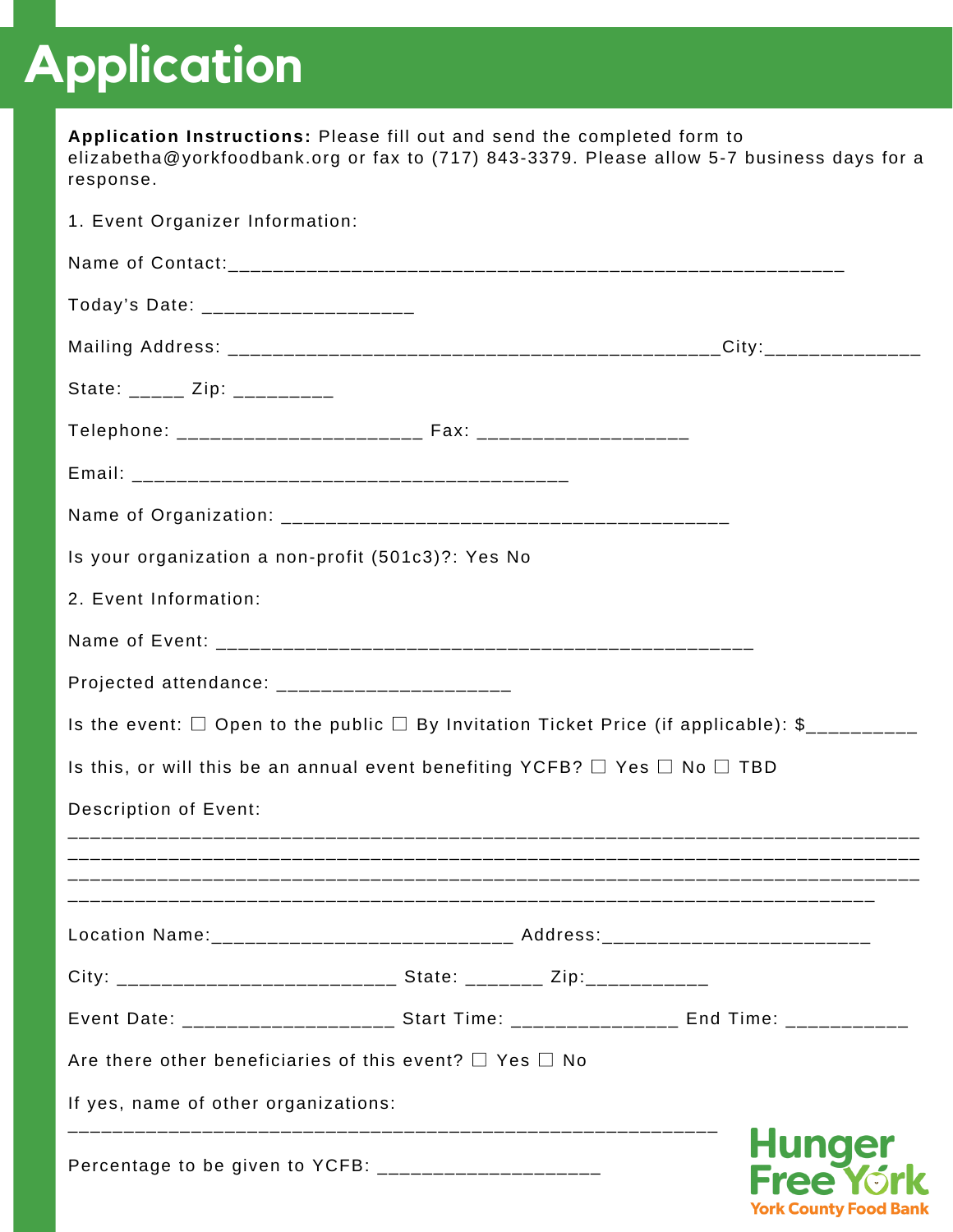# **Application**

| 3. Financial Overview: (see budget section for specifics)                                                                                     |
|-----------------------------------------------------------------------------------------------------------------------------------------------|
| Budget estimate (Organization/Individual not liable for amount listed):                                                                       |
| Food / Beverage \$_____________________                                                                                                       |
| Venue \$______________________                                                                                                                |
| Entertainment \$_____________________                                                                                                         |
| Permit / Insurance fees \$___________________                                                                                                 |
| Printing \$______________________                                                                                                             |
| Supplies \$_____________________                                                                                                              |
| Other \$______________________                                                                                                                |
| ANTICIPATED EXPENSES \$_____________________                                                                                                  |
|                                                                                                                                               |
| ANTICIPATED NET REVENUE \$_____________________ (Amount submitted to YCFB)<br>(To get the net revenue, subtract gross revenue minus expenses) |
| I plan to submit the funds by: $\square$ Mail $\square$ Personal Delivery $\square$ Other (please specify):                                   |
| Please indicate the date the funds can be expected by YCFB:                                                                                   |
| (Funds must be received within 14 days of the event)                                                                                          |
| Program you would like your funds to be designated to (if applicable):                                                                        |
| 4. I specifically agree to all the terms and conditions contained in the "Policies and                                                        |

**Procedures for Third-Party Fundraisers" attached to and made a part of this application. I understand that my event is not considered an approved event until written approval of my application is received from YCFB. No amendment, modification or waiver of any of the terms and conditions contained in this document and the "Policies and Procedures for Third-Party Fundraisers" shall be valid unless in writing.**

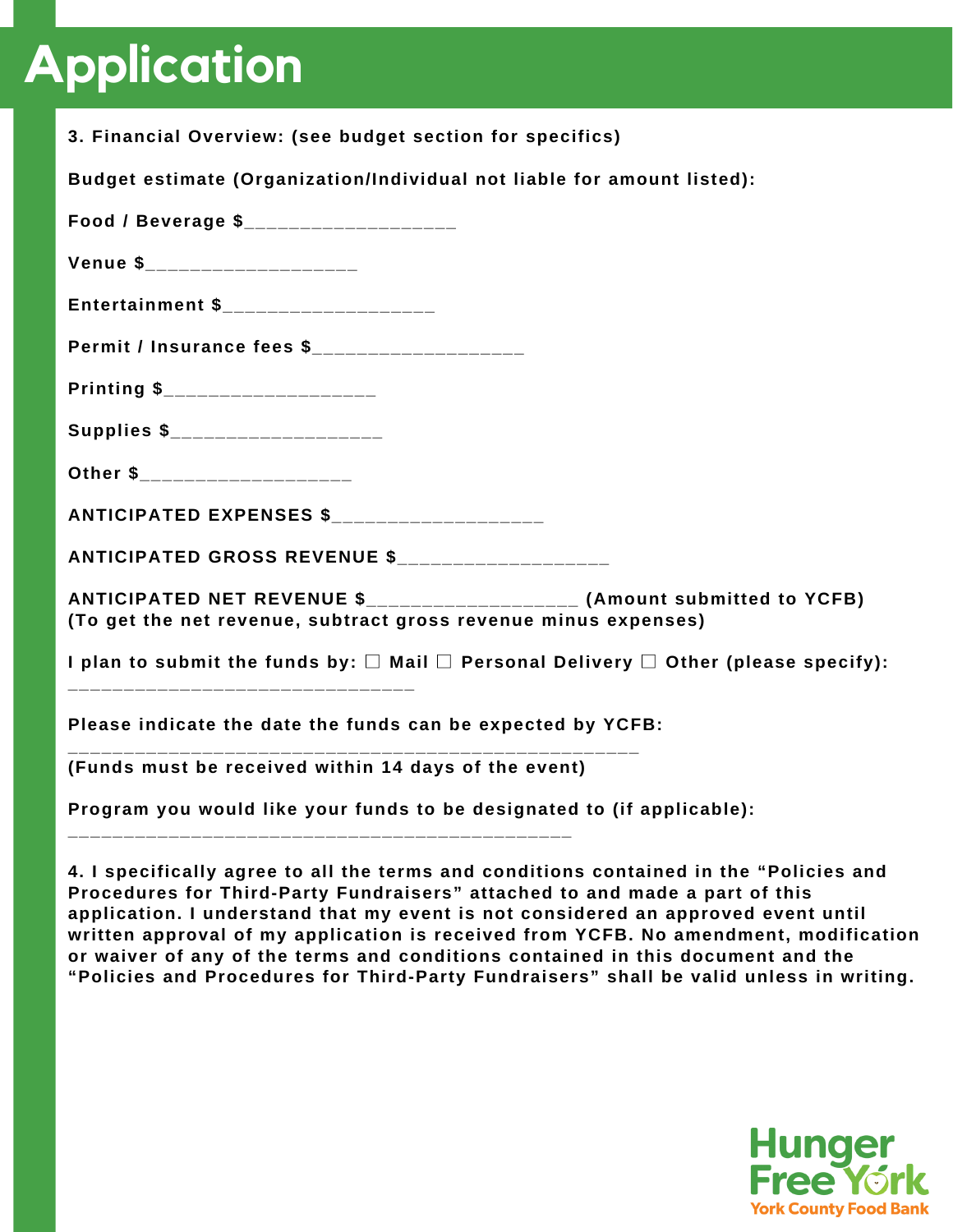# **Application**

**At no time will YCFB, or any representative of YCFB, be responsible for the cost, planning, or staffing of my event, nor will they be liable for personal injuries or damages to property which may occur during my event. I agree to indemnify and hold harmless YCFB and their employees, agents and representatives, from any and every claim, demand, suit and payment related to or caused by my event.**

**Event Organizer's Signature:\_\_\_\_\_\_\_\_\_\_\_\_\_\_\_\_\_\_\_\_\_\_\_\_\_\_\_\_\_\_\_\_\_\_\_\_\_\_\_\_\_\_\_**

**Date: \_\_\_\_\_\_\_\_\_\_\_\_\_\_\_\_\_\_\_\_\_\_\_\_\_\_\_\_\_\_**

**Return Completed Application to: elizabetha@yorkfoodbank.org or YCFB 254 W. Princess St., York, PA 17401 Fax: (717) 843-3379**

**Once I apply, how long do I have to wait to find out if my event is approved?** Upon submission of your application, please allow 5 - 7 business days for a response.

\_\_\_\_\_\_\_\_\_\_\_\_\_\_\_\_\_\_\_\_\_\_\_\_\_\_\_\_\_\_\_\_\_\_\_\_\_\_\_\_\_\_\_\_\_\_\_\_\_\_\_\_\_\_\_\_\_\_\_\_\_\_\_\_\_\_\_\_\_\_\_\_\_\_\_\_ \_\_\_\_\_\_\_\_\_\_\_\_\_\_\_\_\_\_\_\_\_\_\_\_\_\_\_\_\_\_\_\_\_\_\_\_\_\_\_\_\_\_\_\_\_\_\_\_\_\_\_\_\_\_\_\_\_\_\_\_\_\_\_\_\_\_\_\_\_\_\_\_\_\_\_\_

\_\_\_\_\_\_\_\_\_\_\_\_\_\_\_\_\_\_\_\_\_\_\_\_\_\_\_\_\_\_\_\_\_\_\_\_\_\_\_\_\_\_\_\_\_\_\_\_\_\_\_\_\_\_\_\_\_\_\_\_\_\_\_\_\_\_\_\_\_\_\_\_\_\_\_\_ \_\_\_\_\_\_\_\_\_\_\_\_\_\_\_\_\_\_\_\_\_\_\_\_\_\_\_\_\_\_\_\_\_\_\_\_\_\_\_\_\_\_\_\_\_\_\_\_\_\_\_\_\_\_\_\_\_\_\_\_\_\_\_\_\_\_\_\_\_\_\_\_\_\_\_\_

\_\_\_\_\_\_\_\_\_\_\_\_\_\_\_\_\_\_\_\_\_\_\_\_\_\_\_\_\_\_\_\_\_\_\_\_\_\_\_\_\_\_\_\_\_\_\_\_\_\_\_\_\_\_\_\_\_\_\_\_\_\_\_\_\_\_\_\_\_\_\_\_\_\_\_\_

For YCFB use only: Sp. Events Coordinator : □ Approved □ Not Approved Comments:

\_\_\_\_\_\_\_\_\_\_\_\_\_\_\_\_\_\_\_\_\_\_\_\_\_\_\_\_\_\_\_\_\_\_\_\_\_\_\_\_\_\_\_\_\_\_\_\_\_\_\_\_\_\_\_\_\_\_\_

Auth. Signature/Date:

CDO: □ Approved □ Not Approved Comments:

Auth. Signature/Date:

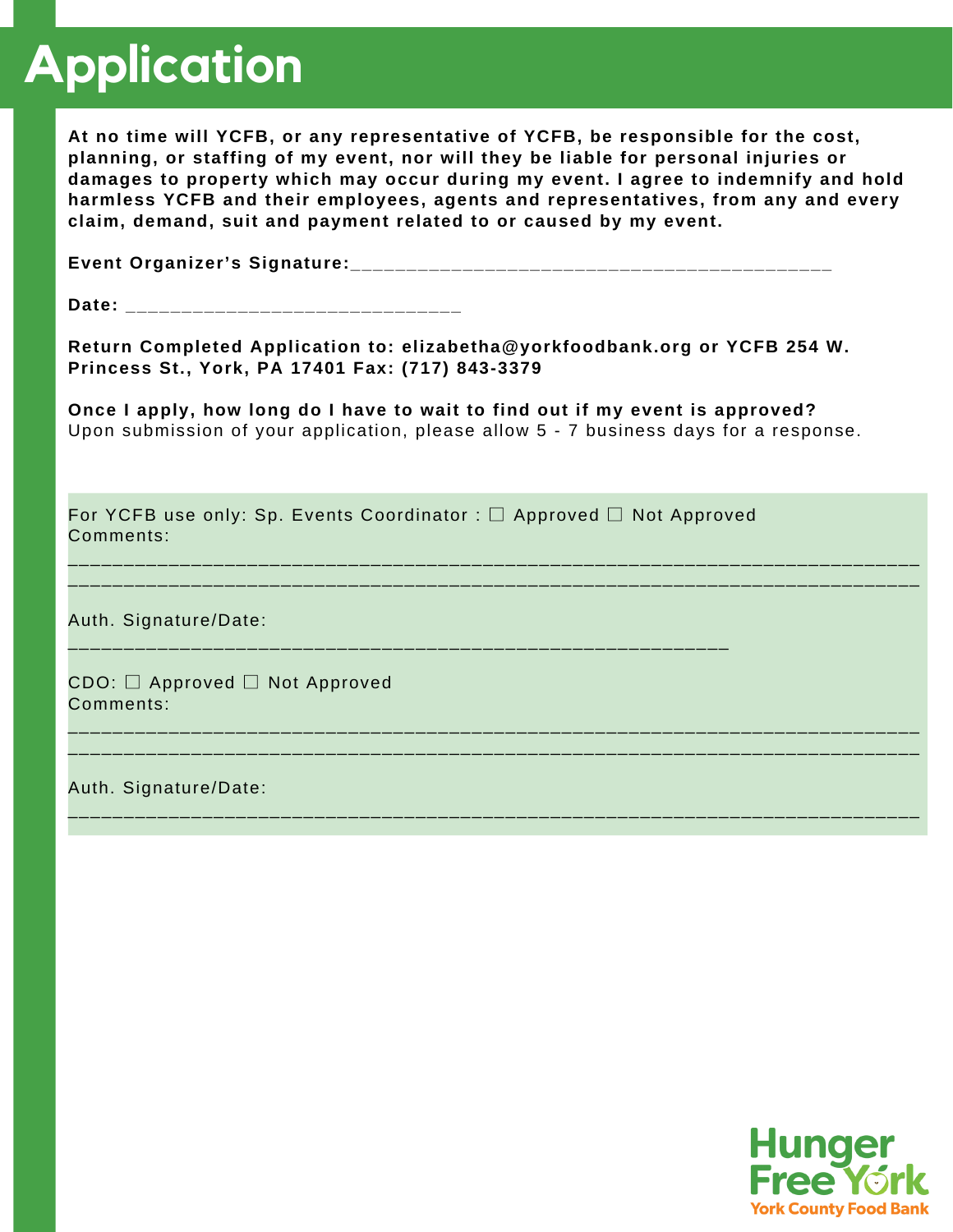### **Please be as specific as possible on the application to help expedite the review process.**

#### **Can I use YCFB name?**

When using YCFB name for your event, you must put "… benefiting YCFB," i.e., "Walk-a-Thon benefiting YCFB."

#### **Can I use YCFB's logo?**

Upon approval, you may use the YCFB logo on any collateral (website, flyer, banner, etc.) that you create for your event. Once your event is approved, you will be sent the official logo. Logo use will be established on a case-by-case basis and will not be allowed for any corporate event.

#### **Will someone from the YCFB be present at my event?**

If you request, a YCFB representative can be present at the event if a representative is available.

#### **Can I use the YCFB's tax identification number?**

Although we can not provide you with our tax identification number, we are happy to send your donors a tax receipt if they make their checks payable to York County Food Bank.

### **How do I ensure all of my donors will receive a tax receipt or participation thank you letter?**

All individual checks made payable to "York County Food Bank" will receive a tax receipt in accordance with the IRS standards and a participation thank you letter. If checks are not made payable to "York County Food Bank," you can submit the Participant Tracking Spreadsheet for your donors to receive a participation thank you letter rather than a tax receipt.

#### **Do I need to be a non-profit (501c3) organization to host an event?**

No, anyone can host a fundraising event! If you are currently with an organization that claims 501(c)3 status and people make checks out to your organization, we can not give them tax receipts. We are happy to send participant thank you letters specific to your event.

#### **Will the YCFB reimburse me for expenses?**

YCFB does not fund or financially support third-party events. We ask that you keep costs to 50% to ensure your donor's money will go back to YCFB.

Thank you for all of your hard work! Please complete and return this form to elizabetha@yorkfoodbank.org.

| Nam<br>∠vent ′<br>1701<br>OT.<br>Ordani<br>1117 e. |                                   | .               |
|----------------------------------------------------|-----------------------------------|-----------------|
|                                                    | _________________________<br>____ | _______________ |

Name of Event: \_\_\_\_\_\_\_\_\_\_\_\_\_\_\_\_\_\_\_\_\_\_\_\_\_\_\_\_\_\_\_\_\_Number of participants (#): \_\_\_\_\_\_